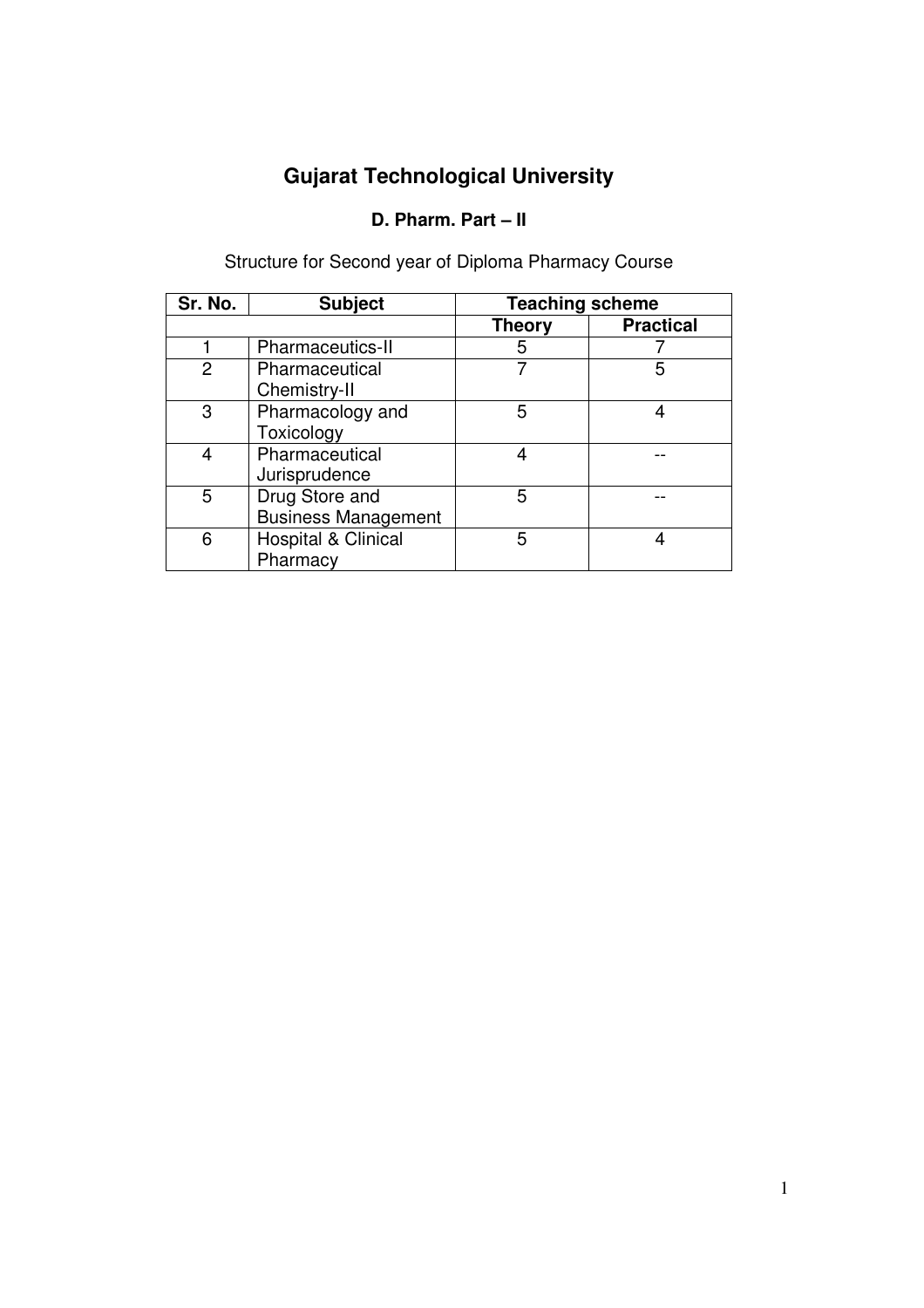## **PHARMACEUTICS II Theory (75 hours)**

## 1. **Dispensing Pharmacy:**

- (i) Prescriptions -Reading and understanding of prescription; Latin terms commonly used (Detailed study is not necessary), Modern methods of prescribing, adoption of metric system. Calculations involved in dispensing.
- (ii) Incompatibilities in Prescriptions -Study of various types of incompatibilities physical, chemical and therapeutic.
- (iii) Posology-Dose and Dosage of drugs, Factors influencing dose, Calculations of doses on the basis of age, sex and surface area. Veterinary doses.

#### 2. **Dispensed Medications:**

(Note: A detailed study of the following dispensed medication is necessary. Methods of preparation with theoretical and practical aspects, use of appropriate containers and closures. Special labelling requirements and storage conditions should be highlighted).

- (i) Powders-Types of powders-Advantages and disadvantages of powders, Granules, Cachets and Tablet triturates. Preparation of different types of powders encountered in prescriptions. Weighing methods, possible errors in weighing, minimum weighable amounts and weighing of material below the minimum weighable amount, geometric dilution and proper usage and care of dispensing balance.
- (ii) Liquid Oral Dosage Forms:
	- (a) Monophasic-Theoretical aspects including commonly used vehicles, essential adjuvant like stabilizers, colourants and flavours, with examples.

 Review of the following monophasic liquids with details of formulation and practical methods.

| <b>Liquids for internal</b><br>administration | Liquids for external administration or<br>used on mucus membranes. |  |
|-----------------------------------------------|--------------------------------------------------------------------|--|
| Mixtures and concentrates                     | Gargles                                                            |  |
| <b>Syrups</b>                                 | Mouth washes                                                       |  |
|                                               | Throat-paints                                                      |  |
|                                               | Douches                                                            |  |
| Elixirs                                       | Ear Drops                                                          |  |
|                                               | Nasal drops & Sprays Liniments                                     |  |
|                                               | Lotions.                                                           |  |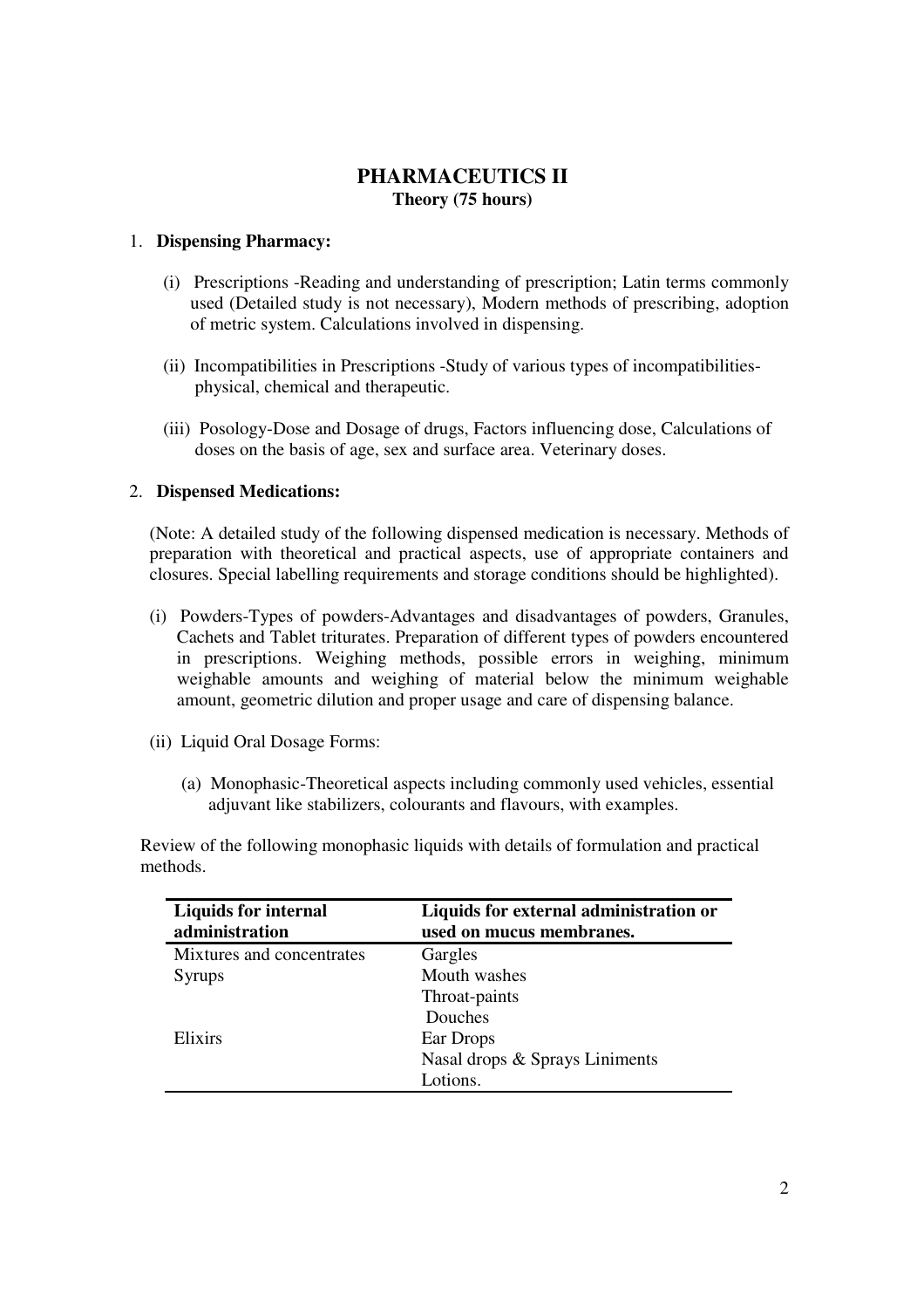- (b) Biphasic Liquid Dosage Forms:
	- (i) Suspension (elementary study)-Suspensions containing diffusible solids and liquids and their preparations. Study of the adjuvant used like thickening agents, wetting agents, their necessity and quantity to be incorporated. Suspensions of precipitate forming liquids like, tinctures, their preparations and stability. Suspensions produced by chemical reaction. An introduction to flocculated, non-flocculated suspension system.
	- (ii) Emulsions-Types of emulsions, identification of emulsion system, formulation of emulsions, selection of emulsifying agents. Instabilities in emulsions. Preservation of emulsions.
	- (iii) Semi-Solid Dosage Forms:
		- (a) Ointments-Types of ointments, classification and selection of dermatological vehicles. Preparation and stability of ointments by the following processes: (i) Trituration (ii) Fusion (iii) Chemical reaction (iv) Emulsification.
		- (b) Pastes- Difference between ointments and pastes, bases of pastes. Preparation of pastes and their preservation.
		- (c) Jellies -An introduction to the different types of jellies and their preparation.
		- (d) An elementary study of poultice.
		- (e) Suppositories and pessaries-Their relative merits and demerits, types of suppositories, suppository bases, classification, properties, preparation and packing of suppositories. Use of suppositories for drug absorption.
		- (iv) Dental and Cosmetic Preparations: Introduction to Dentifrices, Facial cosmetics, Deodorants, Antiperspirants, Shampoos, Hair dressing and Hair removers.
		- (v) Sterile Dosage Forms:
			- (a) Parenteral dosage forms-Definitions, General requirements for parenteral dosage forms. Types of parenteral formulations, vehicles, adjuvants, processing, personnel, facilities and Quality control. Preparation of Intravenous fluids and admixtures-Total parenteral nutrition, Dialysis fluids.
			- (b) Sterility testing, particulate matter monitoring -Faulty seal packaging.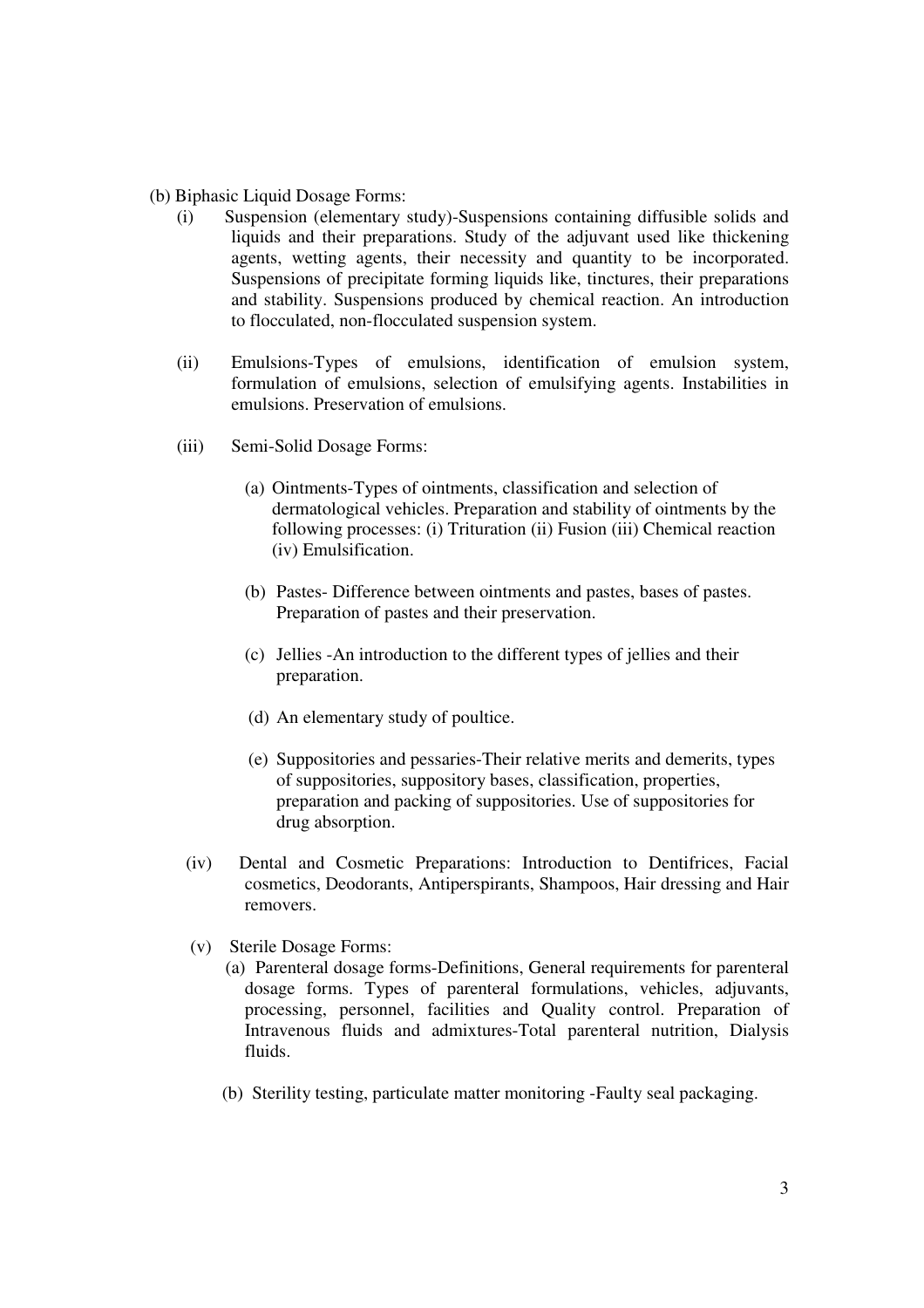(c) Ophthalmic Products-Study of essential characteristics of different ophthalmic preparations. Formulation additives, special precautions in handling and storage of ophthalmic products.

## **PRACTICAL (100 hours)**

Dispensing of at least 100 products covering a wide range of preparations such as mixtures, emulsions, lotions, liniments, E.N.T, preparations, ointments, suppositories, powders, incompatible prescriptions etc.

#### **Books recommended :(Latest editions)**

- 1. Indian Pharmacopoeia.
- 2. British Pharmacopoeia.
- 3. National Formularies (N.F.I, B.N.F)
- 4. Remington's Pharmaceutical Sciences.
- 5. Martindale Extra Pharmacopoeia.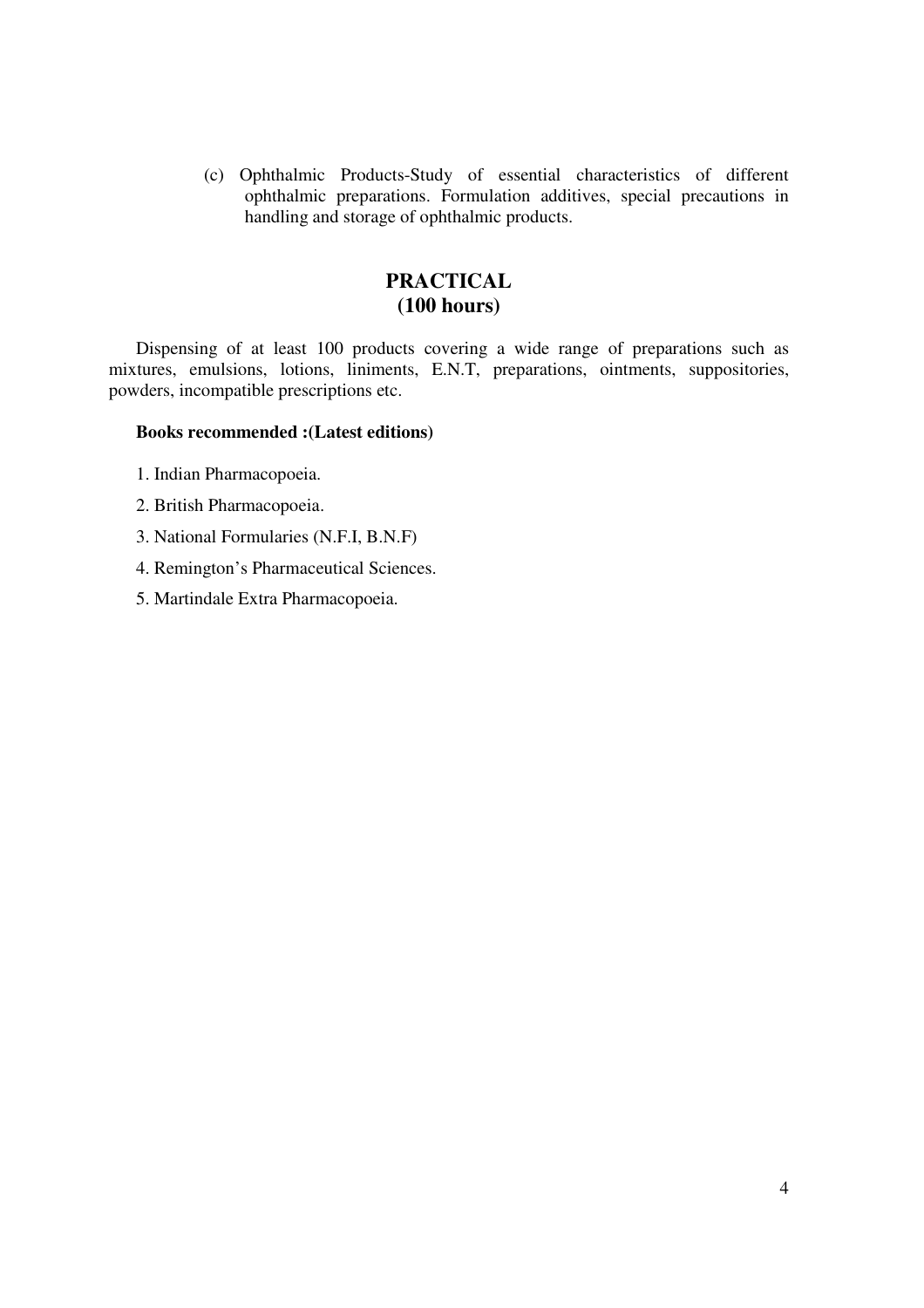## **PHARMACEUTICAL CHEMISTY II Theory (100 hours)**

- 1. Introduction to the nomenclature of organic chemical systems with particular reference to heterocyclic system containing up to 3 rings.
- 2. The Chemistry of following Pharmaceutical organic compounds, covering their nomenclature, chemical structure, uses and the important Physical and Chemical properties **(Chemical structure of only those compounds marked with asterisk (\*)**.

The stability and storage conditions and the different type of Pharmaceutical formulations of these drugs and their popular brand names.

Antiseptics and Disinfectants-Proflavine, \*Benzalkoniumchloride, Cetrimide, Chlorocresol\*, Chloroxylene, Formaldehyde solution, Hexachlorophene, Liquified phenol, Nitrofurantoin.

Sulfonamides-Sulfadiazine, Sulfaguanidine\*, Phthalysulfathiazole, Succinylsulfathiazole, Sulfadimethoxine, Sulfamethoxypridazine, Sulfamethoxazole, cotrimoxazole, Sulfacetamide\*.

Antileprotic Drugs -Clofazimine, Thiambutosine, Dapsone\*, Solapsone.

Anti-tubercular Drugs -Isoniazid\*, PAS\*, Streptomycin, Rifampicin, Ethambutol\*, Thiacetazone, Ethionamide, Cycloserine, Pyrazinamide\*.

Antiamoebic and Anthelmintic Drugs- Emetine, Metronidazole\*, Halogenated hydroxyquinolines, diloxanidefuroate, Paramomycin Piperazine\*, Mebendazole,  $D.E.C^*$ .

Antibiotics-Benzyl Penicillin\*, Phenoxy methyl Penicillin\*, Benzathine Penicillin Ampicillin\*, Cloxacillin, Carbenicillin, Gentamicin, Neomycin, Erythromycin, Tetracycline, Cephalexin, Cephaloridine, Cephalothin, Griseofulvin, Chloramphenicol.

Antifungal agents-Undecylenic acid, Tolnaftate, Misstating, Amphotericin, Hamycin. Antimalarial Drugs-Chloroquine\*, Amodiaquine, Primaquine, Proguanil, Pyrimethamine\*, Quinine, Trimethoprim.

Tranquilizers-Chlorpromazine\*, Prochlorperazine, TrifluoPerazine, Thiothixene, Haloperidol\*, Triperidol, Oxypertine, Chlordiazepoxide, Diazepam\*, Lorazepam, Meprobamate.

Hypnotics-Phenobarbitone\*, Butobarbitone, Cyclobarbitone, Nitrazepam, Glutethimide\*, Methyprylone, Paraldehyde, Triclofos sodium.

General Anaesthetics-Halothane\*, Cyclopropane\*, Diethyl ether\*, Methohexital sodium, Thiopental sodium, Trichloroethylene.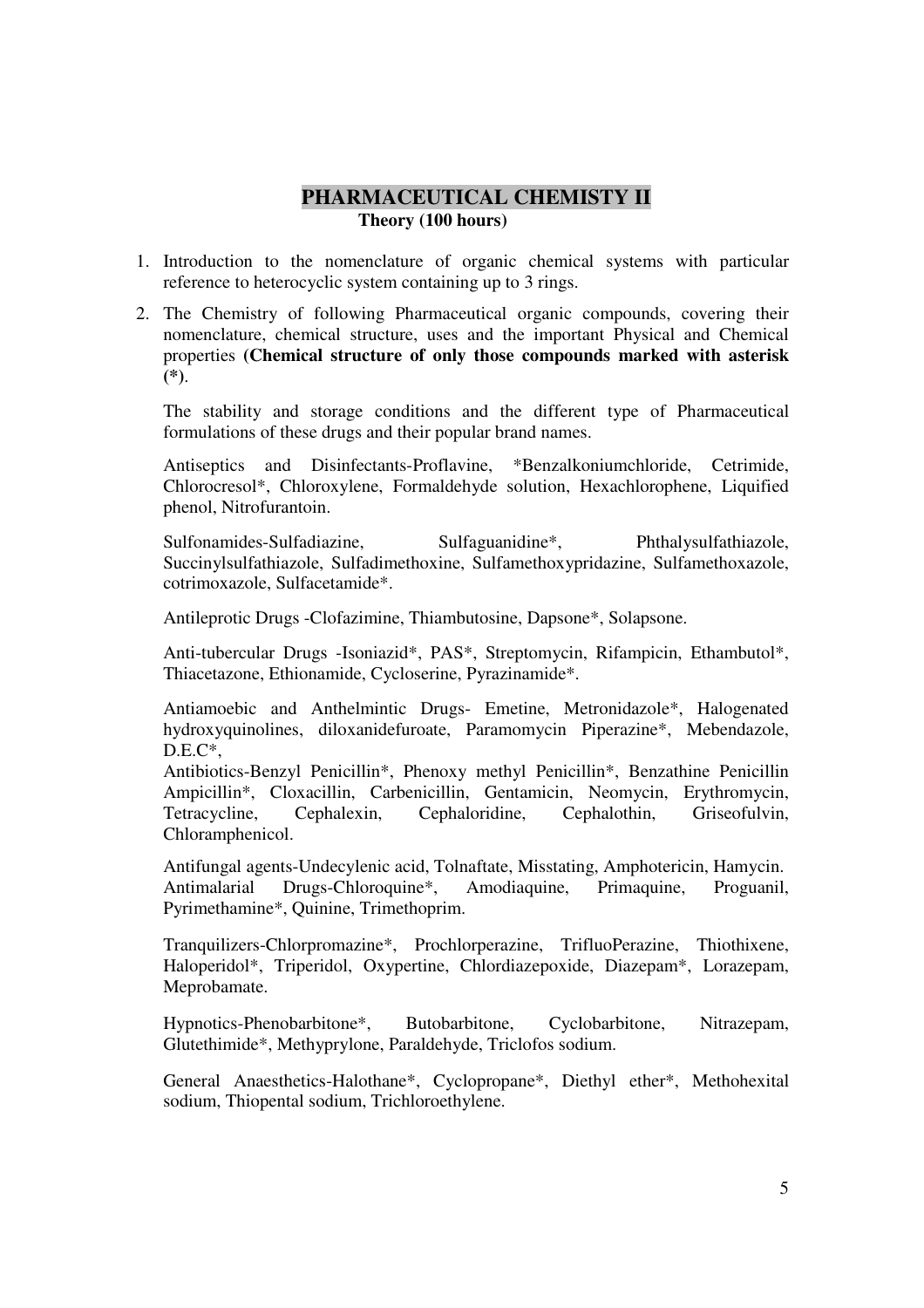Antidepressant Drugs-Amitriptyline, Nortryptyline, Imipramine \*, Phenelzine, Tranylcypromine.

Analeptics -Theophylline, Caffeine\*, Coramine\*, Dextroamphetamine.

Adrenergic Drugs -Adrenaline\*, Noradrenaline, Isoprenaline\*, Phenylephrine Salbutamol, Terbutaline, Ephedrine \*, Pseudoephedrine.

Adrenergic Antagonist -Tolazoline, Propranolol\*, Practolol.

Cholinergic Drugs-Neostigmine\*, Pyridostigmine, Pralidoxime, Pilocarpine, Physostigmine\*.

Cholinergic Antagonists-Atropine\*, Hysocine, Homatropine, Propantheline\*, Benztrophine, Tropicamide, Biperiden.\*

Diuretic Drugs-Furosemide\*, Chlorothiazide, Hydrochlorothiazide\*, Benzthiazide, Urea\*, Mannitol \*, Ethacrynic Acid.

Cardiovascular Drugs-Ethyl nitrite\*, Glyceryl trinitrate, Alpha methyl dopa, Guanethidine, Clofibrate, Quinidine.

Hypoglycemic Agents-Insulin, Chlorpropamide\*, Tolbutamide, Glibenclamide, Phenformin \*, Metformin.

Coagulants and Anti-Coagulants Heparin, Thrombin, Menadione\*, Bishydroxycoumarin, Warfarin Sodium.

Local Anaesthetics -Lignocaine\*, Procaine\*, Benzocaine.

Histamine and Anti-histaminic Agents-Histamine, Diphenhydramine\*, Promethazine, Cyproheptadine, Mepyramine, Pheniramine, Chlorpheniramine\*.

Analgesics and Anti-pyretics-Morphin, Pethidine\*, Codeine, Methadone, Aspirin\*, Paracetamol\*, Analgin, Dextropropoxyphene, Pentazocine.

Non-steroidal anti-inflammatory Agents-Indomethacin\*, phenylbutazone\*, Oxyphenbutazone, Ibuprofen, Thyroxine and Antithyroids-Thyroxine\*, Methimazole, Methylthiouracil, Propylthiouracil.

Diagnostic Agents-Iopanoic Acid, Propyliodone, Sulfobromophthalein. Sodium indigotindisulfonate, Indigo Carmine, Evans blue, Congo red, Fluorescent Sodium.

\*Anticonvulsants, cardiac glycosides, Antiarrhythmic antihypertensives & vitamins.

Steroidal Drugs-Betamethazone, Cortisone, Hydrocortisone, prednisolone, Progesterone, Testosterone, Oestradiol, Nandrolone.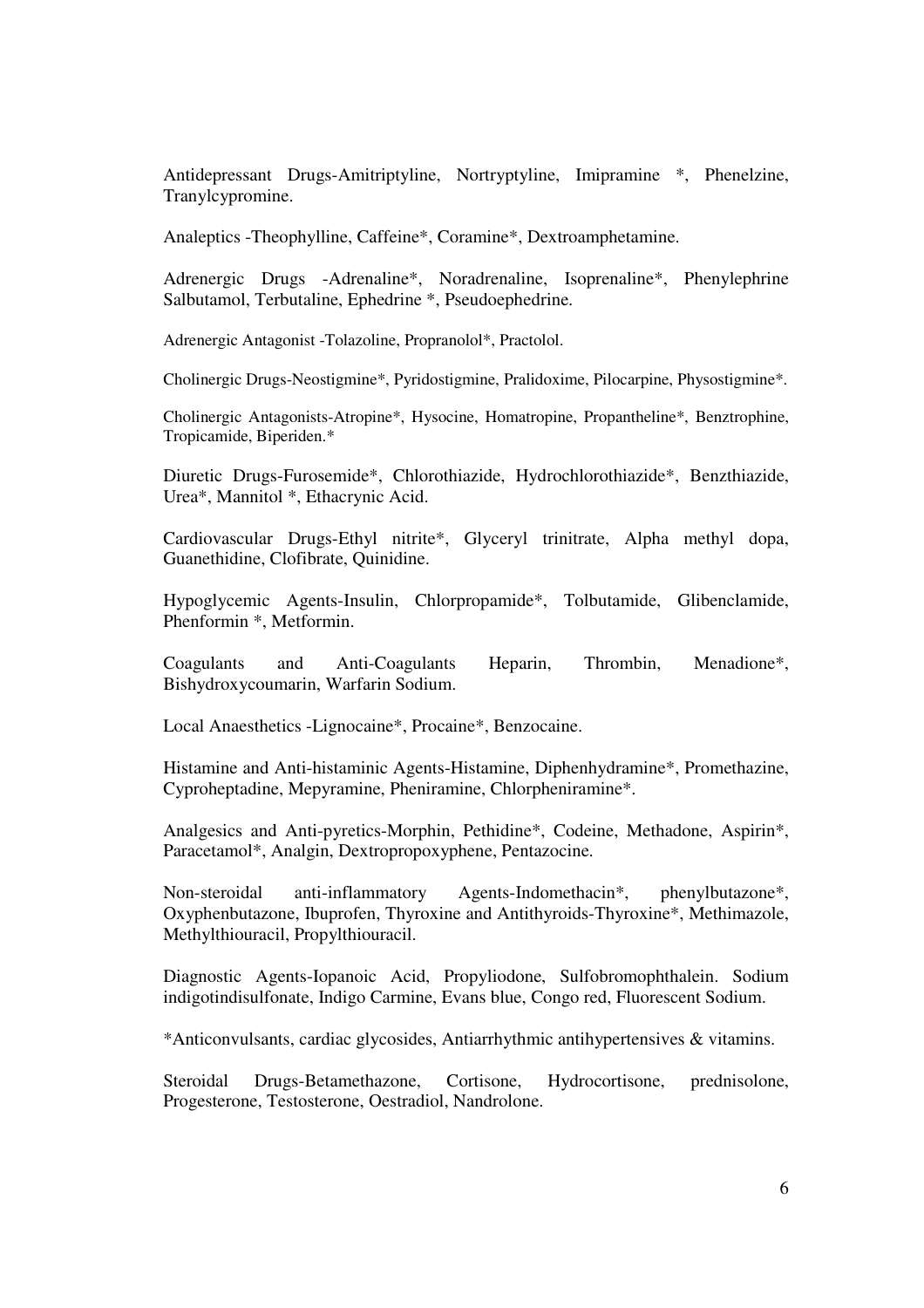Anti-Neoplastic Drugs-Actinomycins, Azathioprine, Busulphan, Chlorambucil, Cisplatin cyclophosphamide, Daunorubicin hydrochloride, Fluorouracil, Mercaptopurine, Methotrexate, Mytomycin.

## **Books Recommended :(Latest editions)**

- 1. Pharmocopoeia of India.
- 2. British Pharmaceutical Codex.
- 3. Martindale The Extra Pharmacopoeia.

## **PRACTICAL (75 hours)**

- 1. Systematic qualitative testing of organic drugs involving Solubility determination, melting point and boiling point, detection of elements and functional groups (10 compounds).
- 2. Official identification test for certain groups of drugs included in the I.P like barbiturates, sulfonamides, phenothiazine, Antibiotic etc (8 compounds).
- 3. Preparation of three simple organic preparations.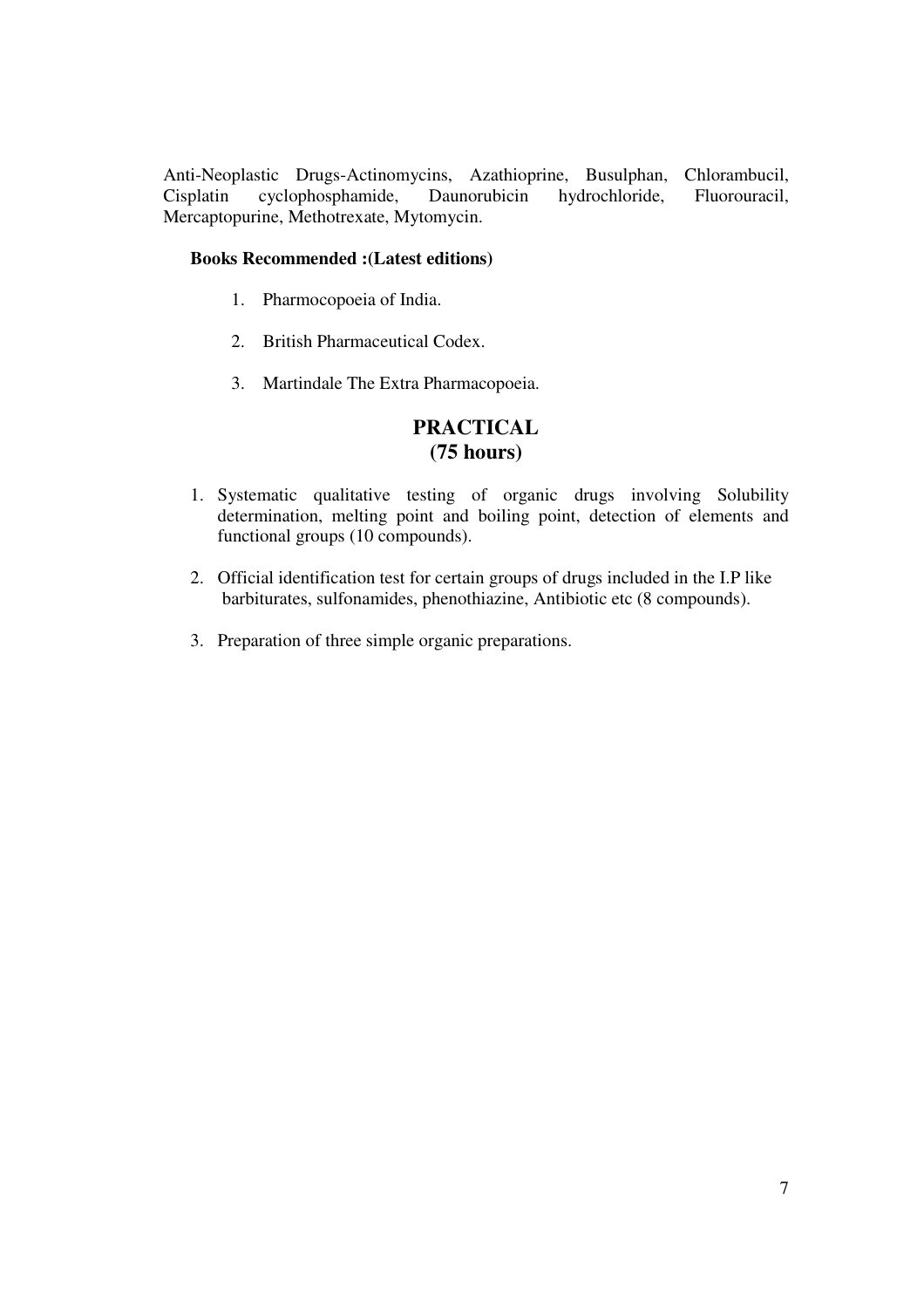## **PHARMACOLOGY & TOXICOLOGY Theory (75 hours)**

- 1. Introduction to Pharmacology, scope of Pharmacology.
- 2. Routes of administration of drugs, their advantages and disadvantages.
- 3. Various processes of absorption of drugs and the factors affecting them, Metabolism, distribution and excretion of drugs.
- 4. General mechanism of drugs action and the factors which modify drug action.
- 5. Pharmacological classification of drugs. The discussion of drugs should emphasise the following aspect:
	- (i) Drugs acting on the Central Nervous System:
		- (a) General anaesthetics, adjunction to anaesthesia, intravenuous Anasesthetics.
		- (b) Analgesic antipyretics and non-steroidal anti -inflammatory drugs, Narcotic analgesics, Antirheumatic and antigout remedies, Sedatives and Hypnotics, Psychopharmacological agents, anti convulsants, analeptics.
		- (c) Centrally acting muscle relaxants and anti parkinsonism agents
	- (ii) Local anaesthetics.
	- (iii) Drug acting on autonomic nervous system.
		- (a) Cholinergic drug, Anticholinergic drugs, anti cholinesterase drugs.
		- (b) Adrenergic drugs and adrenergic receptor blockers.
		- (c) Neurones blockers and ganglion blockers.
		- (d) Neuromuscular blockers, drugs used in myasthenia gravis.
	- (iv) Drugs acting on eye, mydriatics, drugs used in glaucoma.
	- (v) Drugs acting on respiratory system-Respiratory stimulants, Bronchodilators, Nasal decongestants, Expectorants and Antitussive agents.
	- (vi) Antacids, Physiological role of histamine and serotonin, Histamine and Antihistamines, Prostaglandins.
	- (vii) Cardiovascular drugs, Cardiotonics, Antiarrhythmic agents, Antianginal agents, Antihypertensive agents, Peripheral Vasodilators and drugs used in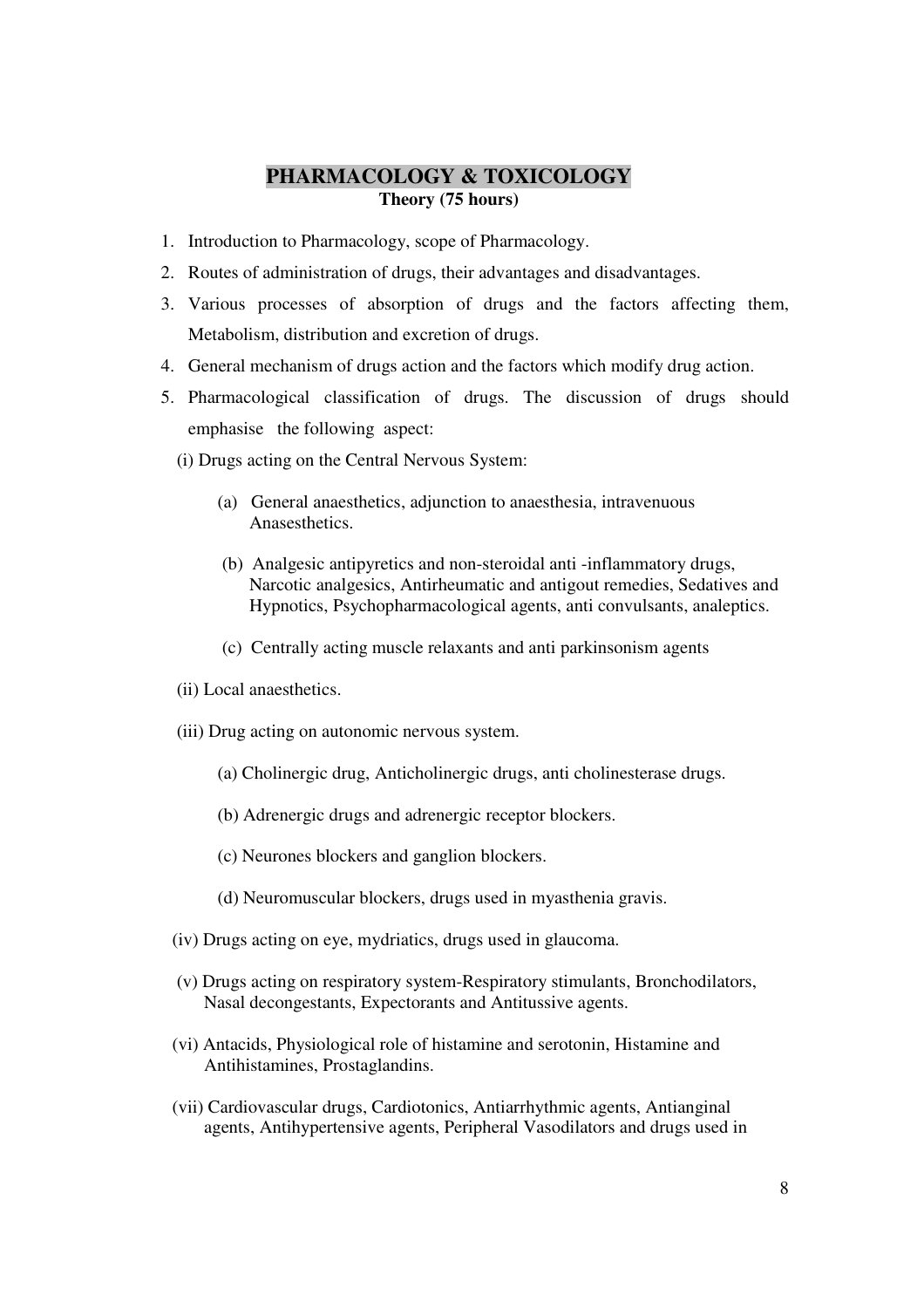atherosclerosis.

- (viii) Drugs acting on the blood and blood forming organs. Haematinics, Coagulants and anti Coagulants, Haemostatics, Blood substitutes and plasma expanders.
- (ix) Drugs affecting renal function-Diuretics and antidiuretics.
- (x) Hormones and hormone antagonists-hypoglycemic agents, Antithyroid drugs, sex hormones and oral contraceptives, corticosteroids.
- (xi) Drugs acting on digestive system-Carminatives, digestants Bitters, Antacids and drugs used in Peptic ulcer, purgatives, and laxatives, Antidiarrhoeals, Emetics, Antiemetics, and Anti-spasmodics.
- 6. Chemotherapy of microbial disease ;Urinary antiseptics, Sulphonamides, Penicillins, Streptomycin, Tetracylines and other antibiotics, Antitubercular agents, Antifungal agents, antiviral drugs, antileprotic drugs.
- 7. Chemotherapy of protozoal diseases Anthelmintic drugs.
- 8. Chemotherapy of cancer.
- 9. Disinfectants and antiseptics.

A detailed study of the action of drugs on each organ is not necessary.

## **PHARMACOLOGY PRACTICAL (50 hours)**

## **The first six of the following experiments will be done by the students while the remaining will be demonstrated by the teacher.**

- 1. Effect of  $K^+$ ,  $Ca^{++}$ , acetylcholine and adrenaline on frog's heart.
	- 2. Effect of acetylcholine on rectus abdominis muscle of Frog and guinea pig ileum.
	- 3. Effect on spasmogens and relaxants on rabbits intestine.
	- 4. Effect of local anaesthetics on rabbit cornea.
	- 5. Effect of mydriatics and miotics on rabbits eye.
	- 6. To study the action of strychnine on frog.
	- 7. Effect of digitalis on frog's heart.
	- 8. Effect of hypnotics in mice.
	- 9. Effect of convulsants and anticonvulsant in mice or rats.
	- 10. Test for pyrogen.
	- 11. Taming and hypnosis potentiating effect of chlorpromazine in mice/rats.
	- 12. Effect of diphenhydramine in experimentally produced asthma in guinea pigs.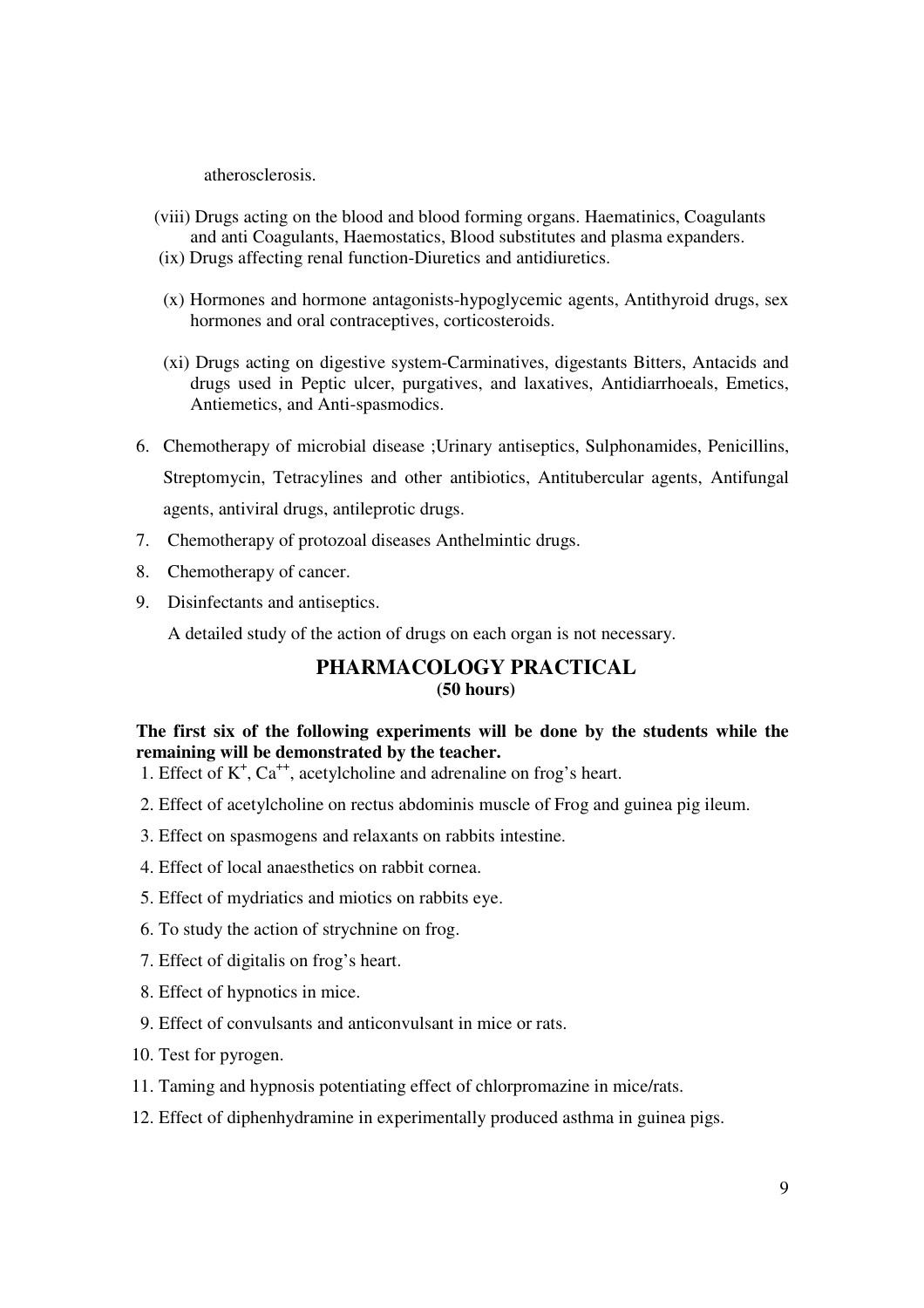## **PHARMACEUTICAL JURISPRUDENCE Theory (50 hours)**

- 1. Origin and nature of Pharmaceutical legislation in India, its scope and objectives. Evolution of the "Concept of Pharmacy" as an integral part of the Health Care System.
- 2. Principles and significance of Professional Ethics. Critical study of the code of Pharmaceutical Ethics drafted by Pharmacy Council of India.
- 3. Pharmacy Act, 1948-The General study of the Pharmacy Act with special reference to Education Regulations, working of State and Central Councils, constitution of these councils and functions, Registration procedures under the Act.
- 4. The Drugs and Cosmetics Act, 1940-General study of the Drugs and Cosmetics Act and the Rules thereunder. Definitions and salient features related to retail and wholesale distribution of drugs. The powers of Inspectors, the sampling procedures and the procedure and formalities in obtaining licences under the rule. Facilities to be provided for running a Pharmacy effectively. General study of the Schedules with special reference of schedules C,  $C_1$ , F, G, J, H, P and X and salient features of labelling and storage condition of drugs.
- 5. The Drug and Magic Remedies (Objectionable Advertisement) Act, 1945-General study of the Act Objectives, special reference to be laid on Advertisements. Magic remedies and objectionable and permitted advertisements-disease which cannot be claimed to be cured.
- 6. Narcotic Drugs and Psychotropic Substances Act, 1985-A brief study of the act with special reference to its objectives, offences and punishment.
- 7. Brief introduction to the study of the following acts.
	- 1. Latest Drugs (Price Control) Order in force.
	- 2. Poisons Act 1919 (as amended to date)
	- 3. Medicinal and Toilet Preparations (Excise Duties) Act, 1995 (as amended to date)
	- 4. Medical Termination of Pregnancy Act, 1971 (as amended to date)

#### **Books Recommended (Latest edition):**

Bare Acts of the said laws published by Government.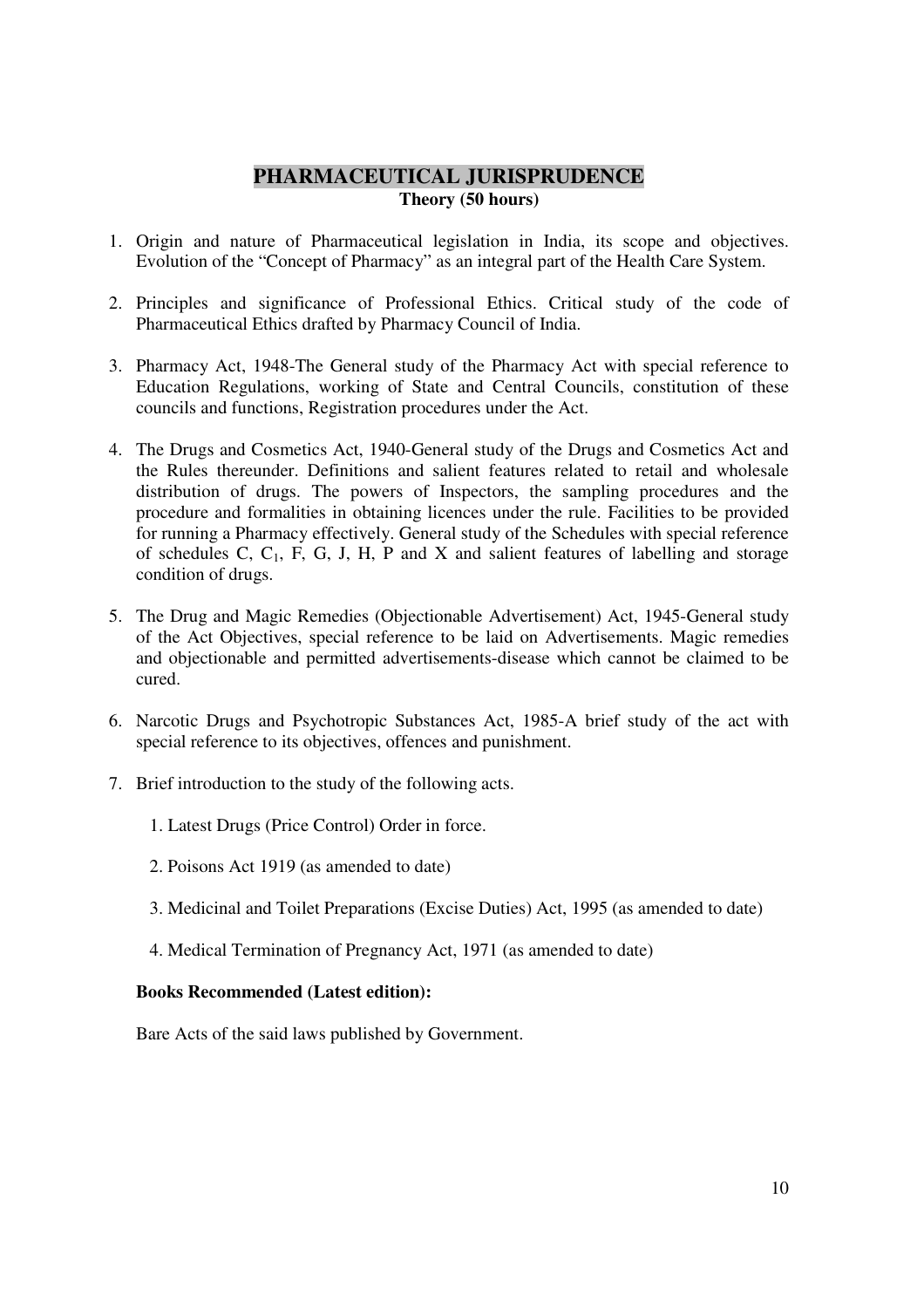## **DRUG STORE AND BUSINESS MANAGEMENT Theory (75 hours)**

#### **Part-I Commerce (50 hours)**

- 1. Introduction-Trade, Industry and Commerce, Functions and subdivision of Commerce, Introduction of Elements of Economics and Management.
- 2. Forms of Business Organisations.
- 3. Channels of Distribution.
- 4. Drug House Management-Selection of Site, Space Lay-out and legal requirements. Importance and objectives of Purchasing, selection of suppliers, credit information, tenders, contracts and price determination and legal requirements thereto. Codification, handling of drug stores and other hospital supplies.

5. Inventory Control-objects and importance, modern techniques like ABC, VED analysis, the lead time, inventory carrying cost, safety stock, minimum and maximum stock levels, economic order quantity, scrap and surplus disposal.

- 6. Sales Promotion, Market Research, Salesmanship, qualities of a salesman, Advertising and Window Display.
- 7. Recruitment, training, evaluation and compensation of the pharmacist.
- 8. Banking and Finance Service and functions of the bank, Finance Planning and sources of finance.

#### **Part-II Accountancy (25 hours)**

- 1. Introduction to the accounting concepts and conventions, Double entry Book keeping, Different kinds of accounts.
- 2. Cash Book.
- 3. General Leger and Trial Balance.
- 4. Profit and Loss Account and Balance Sheet.
- 5. Simple technique of analysing financial statements. Introduction to Budgeting.

### **Books Recommended (Latest edition)**

1. Remington's Pharmaceutical Sciences.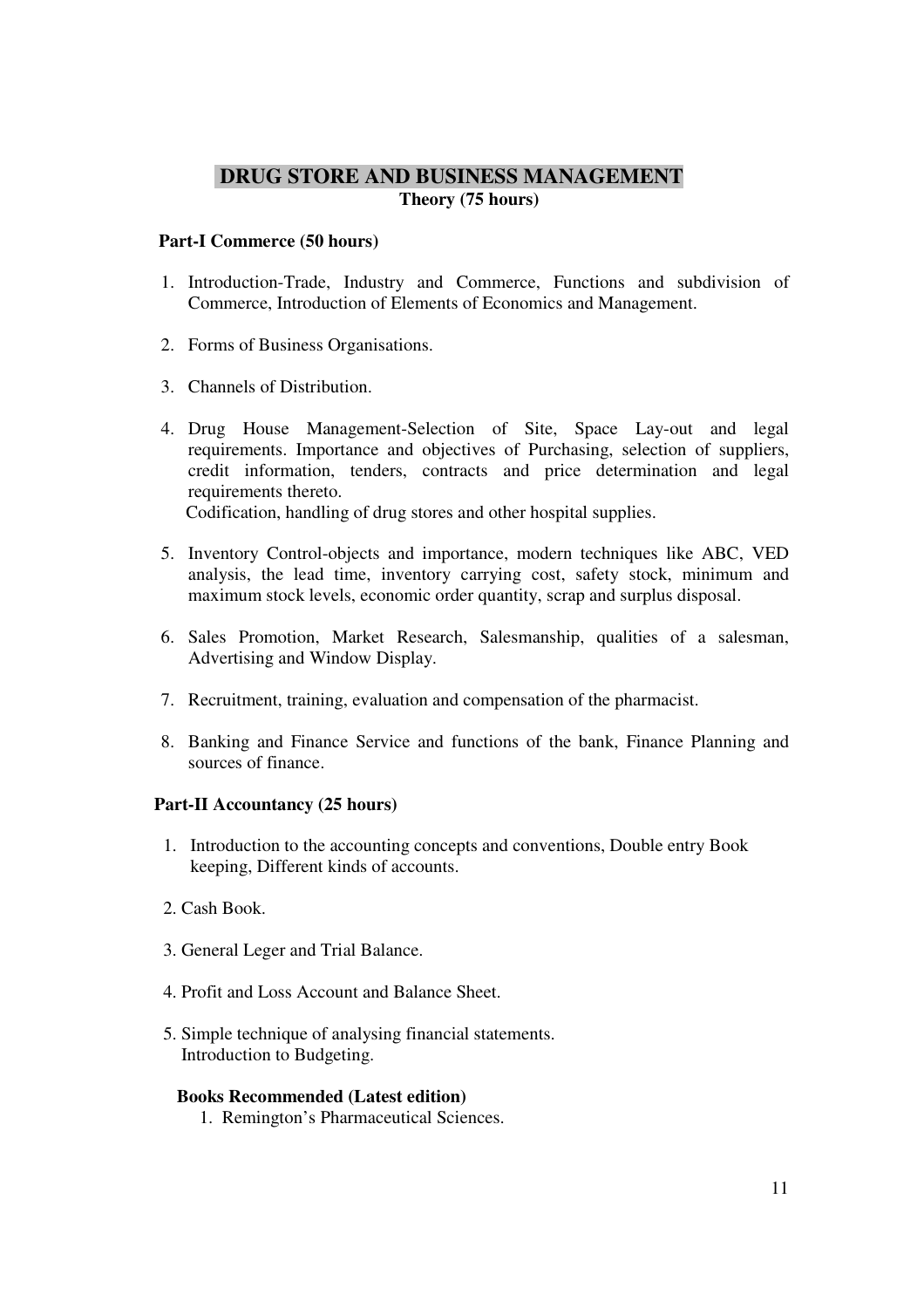## **HOSPITAL AND CLINICAL PHARMACY Theory (75 hours)**

### **Part -I: Hospital Pharmacy:**

- 1. Hospitals Definition, Function, Classifications based on various criteria, organisation, Management and Health delivery system in India.
- 2. Hospital Pharmacy:
	- (a) Definition
	- (b) Functions and objectives of Hospital Pharmaceutical services.
	- (c) Location, Layout, Flow chart of material and men.
	- (d) Personnel and facilities requirements including equipments based on individual and basic needs.
	- (f) Requirements and abilities required for Hospital pharmacists.
- 3. Drug Distribution system in Hospitals:
	- (a) Out-patient services
	- (b) In-patient services (a) types of services (b) detailed discussion of unit Dose systems, Floor ward stock system, Satellite pharmacy services, Central sterile services, Bed Side Pharmacy.
- 4. Manufacturing:
	- (a) Economical considerations, estimation of demand.
	- (b) Sterile manufacture-large and small volume parenterals, facilities, requirements, layout production planning, man-power requirements.
	- (c) Non-sterile manufacture-Liquid orals, externals-bulk concentrates.
	- (d) Procurement of stores and testing of raw materials.
- 5. Nomenclature and uses of surgical instruments and Hospital Equipments and health accessories.
- 6. P.T.C (Pharmacy Therapeutic Committee), Hospital Formulary System and their organisation, functioning, composition.
- 7. Drug Information service and Drug Information Bulletin.
- 8. Surgical dressing like cotton, gauze, bandages and adhesive tapes including their Pharmacopoeial tests for quality. Other hospital supply e.g. I.V sets B.G sets, Ryals tubes, Catheters, Syringes etc.